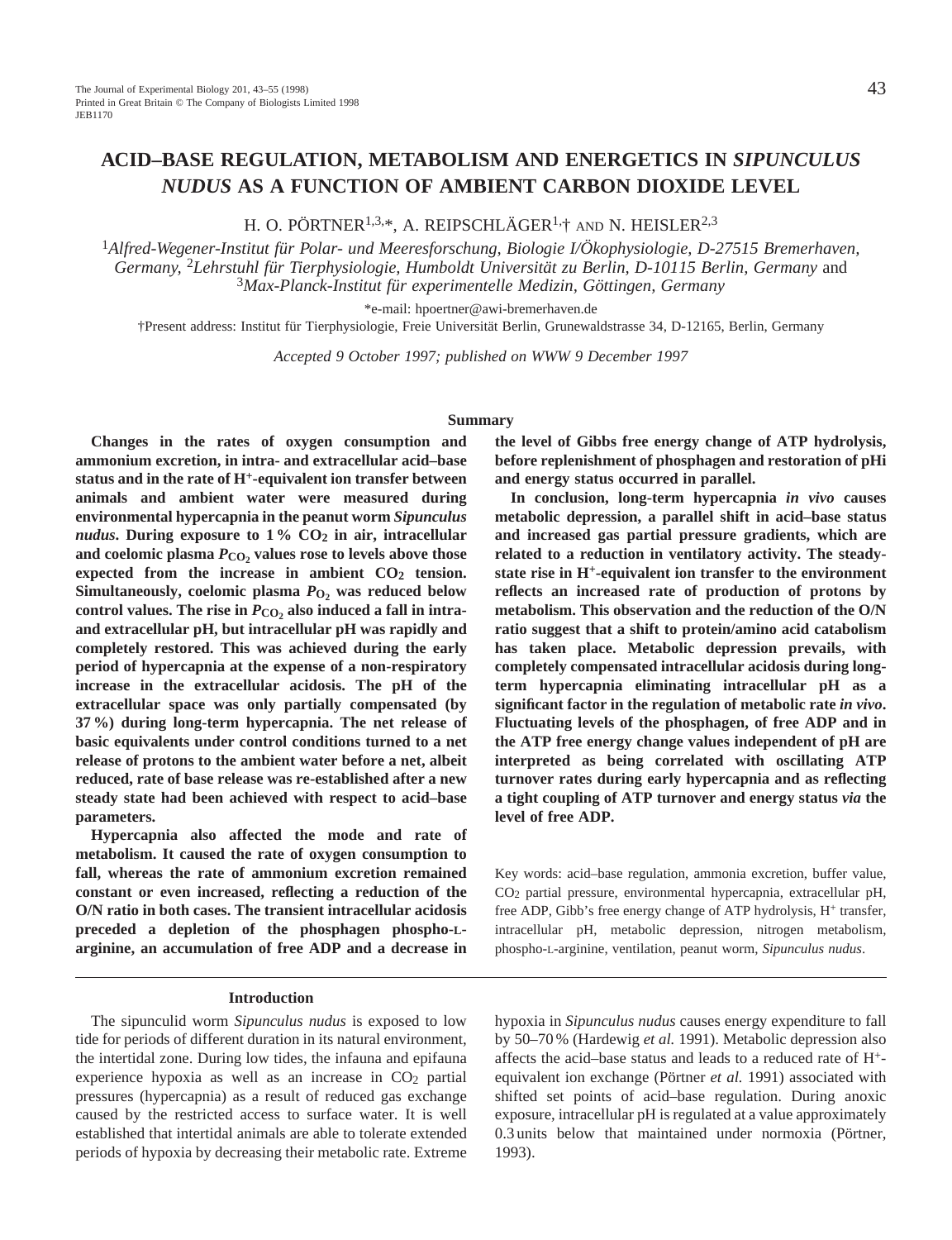The potential contribution of  $CO<sub>2</sub>$  to metabolic depression in intertidal animals has not been investigated, and the effects of CO2 on the mechanisms of acid–base regulation in these animals are insufficiently understood. Lindinger *et al.* (1984) reported that hypercapnia causes a respiratory acidosis in the extracellular fluid (haemolymph) and a mixed respiratory and non-respiratory acidosis in the intracellular space of the bivalve *Mytilus edulis*. Both intra- and extracellular acidification were only partially compensated in this species. A number of studies conducted on brine shrimp *Artemia* embryos and land snails have shown that, during hypercapnia in whole animals,  $CO<sub>2</sub>$ elicits a depression of metabolic rate (Busa and Crowe, 1983; Barnhart and McMahon, 1988; Hand and Gnaiger, 1988; Barnhart, 1989; Rees and Hand, 1990). In contrast, Silver and Jackson (1985) and Jackson *et al.* (1988) reported that experimentally elevated  $CO<sub>2</sub>$  levels had no influence on the metabolic rate of freshwater turtles *Chrysemys picta bellii*. For brine shrimp embryos, the depressant effect of  $CO<sub>2</sub>$  on metabolism is interpreted to be largely *via* acidotic changes in intracellular pH (Busa and Crowe, 1983; Hand and Gnaiger, 1988). Such a role of pHi in the downregulation of metabolic rate, however, has been questioned for other organisms (Brooks and Storey, 1989; Rees and Hand, 1991; Scholnick *et al.* 1994), among them *Sipunculus nudus* (Reipschläger and Pörtner, 1996).

Parallel work on *S. nudus* has been carried out in isolated muscle preparations (Reipschläger and Pörtner, 1996). The aim of the present study was to delineate the time course of the effects of hypercapnia on acid–base status, to quantify the responses of the acid–base regulatory system and to analyse changes in oxygen consumption, ammonia excretion and energy status associated with elevated ambient CO<sub>2</sub> tensions in *Sipunculus nudus in vivo*. Focusing on the specific effects of gaseous CO2, analyses were always performed under conditions of sufficient access to oxygen for the animals. Intraand extracellular pH,  $P_{CO<sub>2</sub>}$  and bicarbonate levels were determined and utilized, together with tissue buffer values estimated under well-defined metabolic control conditions, in a quantitative treatment of the overall acid–base balance. To evaluate the specific effects of CO2, the importance of changing bicarbonate levels in the water at constant  $P_{CO_2}$  was also investigated during the analyses of the whole-animal acid–base status.

## **Materials and methods**

## *Experimental animals*

Specimens of *Sipunculus nudus* L. (26–74 g) were collected by digging them up from intertidal flats at Locquémeau, Brittany, France, in September and April. The animals were kept in tanks with a 10–20 cm layer of sand from the original habitat for at least 1 week prior to experimentation. The holding tanks were supplied with filtered and recirculated artificial sea water at 10–15 °C. Water bicarbonate level was adjusted to a constant level of approximately 2.3 mmol  $l^{-1}$  by titration with HCl.

# *Experimental procedure*

Prior to experimentation, the animals were catheterized by introducing a 2–3 cm length of PE 60 or PE 90 tubing (total length 75 cm) into the coelomic cavity after puncturing the posterior end of the body. The tubing was secured with cyanoacrylate glue. The long-term viability of the cannulated specimens and the stability of steady-state control acid–base parameters had been established previously (Pörtner *et al*., 1991). After 24 h of acclimation to the experimental conditions under normoxic normocapnia ( $P<sub>O2</sub>≈100$  mmHg or 13.3 kPa,  $P_{\rm CO_2} \approx 0.6$  mmHg or 0.08 kPa), the animals were exposed to environmental hypercapnia  $(1\%$  CO<sub>2</sub>) by equilibration of the water with gas mixtures prepared from pure  $N_2$ ,  $O_2$  and  $CO_2$ using precision gas-mixing pumps (Wösthoff, Bochum, Germany, type M 303/a-F). 1 % CO<sub>2</sub> was chosen as a high CO<sub>2</sub> level experienced by the animals in their natural environments. During experimentation in normocapnic sea water, animals were exposed to different water levels of water bicarbonate, originating from titration with hydrochloric acid or solid sodium bicarbonate (see below). The incubation water was exchanged with fresh sea water at intervals of 24 h.

H+-equivalent ion transfer processes, contributing to acid–base regulation of the whole animal, were quantified in the closed, darkened seawater recirculation system described by Pörtner *et al.* (1991). In brief, the system contained between 300 and 470 ml of artificial sea water thermostatted to  $15\pm0.05$  °C. Animal chambers (selected to match the size of the animals) were connected to a gas-exchange column. Gases fed into the column were thermostatted to 15 °C and humidified to minimize evaporative water loss. The water was recirculated at a rate of 100 ml min−<sup>1</sup> using a roller pump (type MP-GE, Ismatec, Zürich, Switzerland). In accordance with the direction of water flow in the natural burrow, water passed along the body surface from the anterior to the posterior end of the animal. After placing the animal in the chamber, the cannula was fed through the aeration column. During the acclimation period, water  $P_{\text{O}_2}$  values ranged between  $100$  and  $120$  mmHg  $(13.3–16$  kPa) and  $P_{CO_2}$  between 0.4 and 0.7 mmHg (0.05–0.09 kPa). The initial seawater bicarbonate level was adjusted to 2.3 mmol l<sup>−</sup>1, but was allowed to rise to 3 mmol l−<sup>1</sup> during the experiment as a result of the release of bicarbonate by the animal. After 24–48 h of control incubation, the gas supply was switched to  $1\%$  CO<sub>2</sub> in air and the incubation was continued for 6–7 days. After this period, the experiment was terminated or continued with an additional normocapnic control period of up to 4 days (see Fig. 5).

Water from the aeration column was recirculated continuously at a rate of 6.6 ml min−<sup>1</sup> by means of a second roller pump (Ismatec IP 4, Zürich), feeding a '∆-bicarbonate system' (Heisler, 1989) to monitor changes in water pH and, thus, bicarbonate levels. Bicarbonate level was calculated from *P*CO<sub>2</sub> and pH according to Heisler (1984, 1989). During passage through the system, the water was thermostatted to 30±0.05 °C and equilibrated with humidified gas at constant 1 % CO2. pH was measured by means of a glass electrode and a double-electrolyte bridge Ag/AgCl reference with a sleeve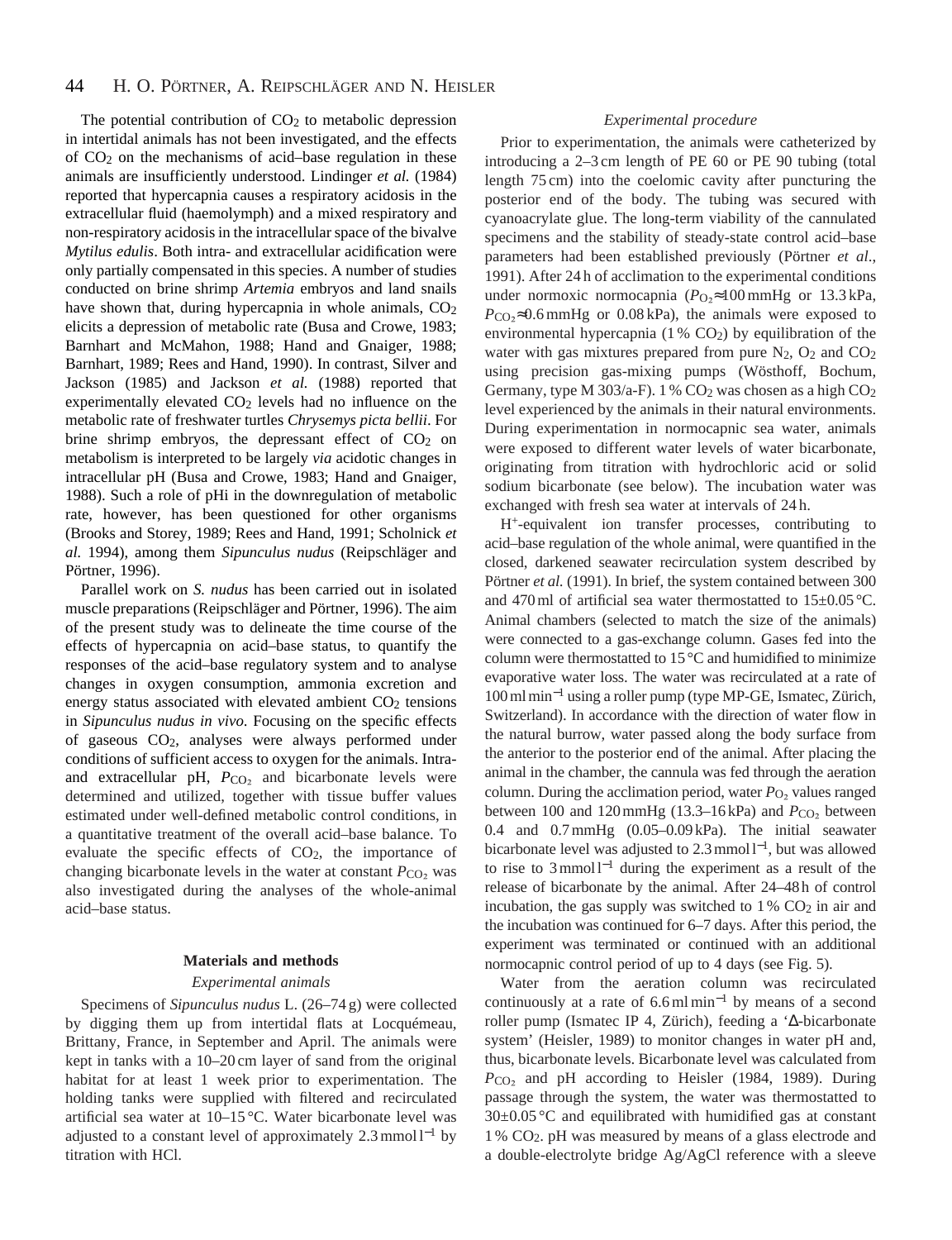diaphragm connected to a high-impedance isolation amplifier (model 87, Knick, Berlin, Germany). The signal was recorded on a chart recorder and fed, after A/D conversion, into a microcomputer system for on-line analysis. The accuracy of the calculation was checked by the addition of known amounts of HCl and NaHCO<sub>3</sub> to the system and by analysis of the total  $CO<sub>2</sub>$  in the water sampled from the  $\Delta$ -bicarbonate system.

Intracellular acid–base parameters were determined in animals incubated in darkened aquaria containing 51 of artificial sea water. After exposure to  $1\%$  CO<sub>2</sub> under normoxic conditions for various times, coelomic fluid samples were withdrawn and analysed as described below. Animals were dissected as quickly as possible, and the body wall musculature was freeze-clamped by means of a Wollenberger clamp precooled in liquid nitrogen. Muscle samples were wrapped in aluminium foil and stored under liquid nitrogen until analysed.

Rates of oxygen consumption and ammonia excretion were studied by closed-system respirometry at 15 °C. Changes in water oxygen partial pressure were monitored for 2–3 h using a Clarke-type electrode (Eschweiler, Kiel, Germany). Water samples were taken from the respiration chamber at the beginning and at the end of this period and were analysed for ammonia as described below.

To obtain recordings with an acceptable signal-to-noise ratio, ventilatory frequency was monitored in cannulated animals dwelling in a 10 cm bottom layer of sand in darkened aquaria containing 151 of aerated natural sea water at  $15^{\circ}$ C. Each animal was connected to a pressure transducer (UFI, type 1050, Morro Bay, CA, USA) *via* the indwelling catheter. The ventilatory activity was monitored as the frequency of coelomic fluid pressure fluctuations (see Zielinski and Pörtner, 1996) by using a MacLab system (ADI Instruments, Hastings, UK) under control conditions, during long-term hypercapnia and during subsequent recovery and taking into account the protocol of oxygen consumption measurements. Moreover, some animals were maintained under normocapnia and infused with  $10 \mu l$  g<sup>-1</sup> body mass of saline containing  $1.5$  mmol l<sup>-1</sup> adenosine following the rationale of Reipschläger *et al.* (1997).

#### *Analyses*

Coelomic fluid samples were collected repeatedly from the animals (approximately 0.7 ml from a total volume of 13.5–18 ml) in the ∆-bicarbonate system. Samples were analyzed for extracellular pH,  $P_{C_2}$  and  $P_{O_2}$  using a thermostatted microelectrode assembly  $(15\pm0.1 \degree C, \text{ BMS}$  3, Radiometer, Copenhagen, Denmark). To avoid depleting the animals of coelomic fluid, samples used for blood gas analyses (0.08–0.25 ml) were re-infused into the animals directly after measurements had been completed. The electrodes were calibrated using precision phosphate buffers (Radiometer, Copenhagen, Denmark) or humidified mixtures of  $O<sub>2</sub>$ ,  $CO<sub>2</sub>$ and  $N_2$  provided by gas-mixing pumps. The  $CO<sub>2</sub>$  content  $(C<sub>CO<sub>2</sub></sub>)$  of plasma and water samples was analysed by means of a Capnicon III apparatus (Cameron Instruments, Port Aransas, TX, USA) or a Hach-Carle series 100 gas chromatograph, both calibrated with NaHCO3 standard

solutions. Apparent bicarbonate levels were determined as  $C_{\text{CO}_2}$ −α $P_{\text{CO}_2}$ , where  $\alpha$  is the solubility of CO<sub>2</sub> in the respective compartment (calculated according to Heisler, 1986). Water bicarbonate levels were obtained from pH recordings, as described above.

Intracellular acid–base variables were analysed using the homogenate technique (Pörtner *et al.* 1990). In brief, tissue samples were ground under liquid nitrogen taking care that no condensation of  $CO<sub>2</sub>$  or water occurred. Frozen tissue powder (100–200 mg) was added to 0.2 ml of a solution containing KF  $(160 \text{ mmol } l^{-1})$  and nitrilotriacetic acid  $(1 \text{ mmol } l^{-1})$  in a 0.6 ml Eppendorf tube (total volume of medium determined by mass). The Eppendorf tube was filled to the top with KF/nitrilotriacetic acid solution, closed and its contents mixed on a vortex mixer. After brief centrifugation, the supernatant was analysed for total  $CO<sub>2</sub>$  content and pH. Intracellular  $C<sub>CO<sub>2</sub></sub>$  and  $P<sub>CO<sub>2</sub></sub>$  values were calculated from the total tissue  $CO<sub>2</sub>$  content determinations taking into account the fractional values of water content and extracellular water in the tissue of this species determined at the same temperature (Pörtner, 1987) (see Pörtner *et al.* 1990 for the calculations involved). The remaining tissue powder was extracted in perchloric acid (Beis and Newsholme, 1975, modified according to Pette and Reichmann, 1982). Buffer value determinations in tissue homogenates followed the technique of Heisler and Piiper (1971) as modified by Pörtner (1990). Ammonium concentrations in water and plasma samples and the levels of phospho-L-arginine, L-arginine, inorganic phosphate and ATP in the muscle samples were analysed using established enzymatic procedures (see Bergmeyer *et al.* 1986; for the procedure used to determine inorganic phosphate concentration, see Pörtner, 1990). The octopine dehydrogenase used to assay octopine, phospho-L-arginine and arginine was prepared and purified for these determinations from the adductor muscles of *Pecten maximus* following the procedure described by Gäde and Carlsson (1984).

The levels of free ADP and AMP were calculated on the basis of the equilibrium of arginine kinase and myokinase. Equilibrium constants for both enzymes were corrected for experimental temperature and pH-dependence with reference to the changing proton and magnesium binding of the adenylates and the proton turnover of the arginine kinase reaction (Pörtner, 1993; Pörtner *et al.* 1996).

Changes over time were tested for significance at the 5 % level by using one-way or repeated-measures analysis of variance (ANOVA) and by performing the Bonferroni/Dunn *post-hoc* test or contrasts for group comparisons, the latter in repeated-measures experiments using SuperAnova, Abacus Concepts. Values are presented as means  $\pm$  s.E.M. throughout. Comparisons of data for normocapnic and hypercapnic animals under steady-state conditions and of energetic parameters in isolated tissue and whole animals were performed using Student's paired and unpaired *t*-tests.

#### **Results**

*Sipunculus nudus* has been shown previously to maintain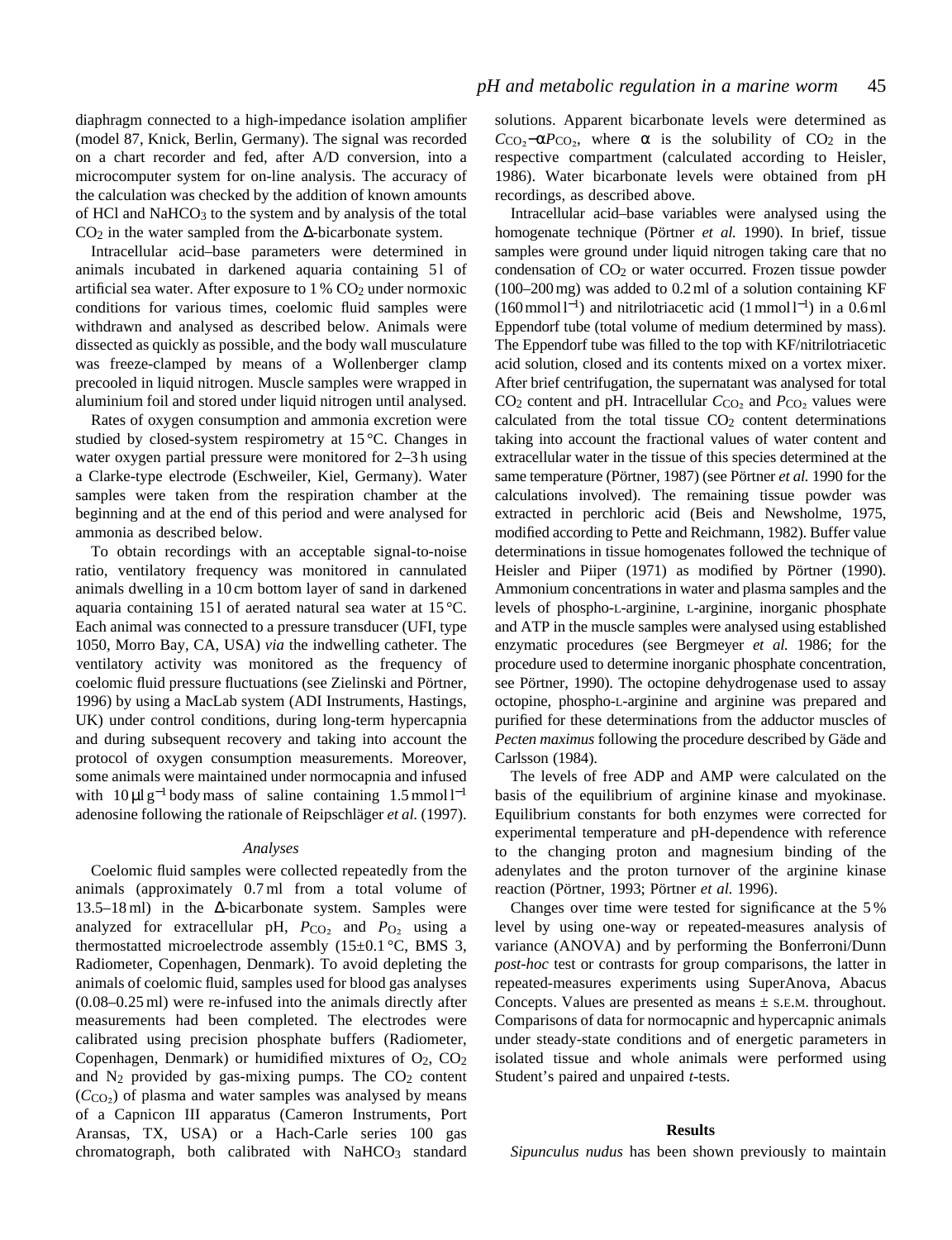more or less constant blood gas and acid–base variables, with constant rates of  $H<sup>+</sup>$ -equivalent ion exchange between the animals and the ambient water during extended control periods of up to 7 days (Pörtner *et al.* 1991). Therefore, the observed changes elicited by the experimental variations in water parameters can be expected to represent true experimental changes not caused by the length of the incubation period.

The time course of changes in the extracellular acid–base status was investigated in animals dwelling in a water recirculation system combined with the ∆-bicarbonate analysis system (Fig. 1). Control extracellular acid–base parameters at time 0 before the onset of hypercapnia were pH=7.87 $\pm$ 0.04,  $P_{CO_2}$ =1.95 $\pm$ 0.11 mmHg (0.26 $\pm$ 0.01 kPa) and  $[HCO<sub>3</sub><sup>-</sup>]=7.24±1.02$  mmol l<sup>-1</sup>; the rate of H<sup>+</sup>-equivalent ion exchange was  $-0.06$  mmol h<sup>-1</sup> kg<sup>-1</sup>. Transmission of the



change in ambient  $P_{CO<sub>2</sub>}$  to the extracellular space was complete after 6–12 h (Fig. 1; see also Fig. 5). Seawater pH fell from 8.08 to 7.04 during saturation of the water with 1 %  $CO<sub>2</sub>$ . Extracellular pH decreased to a minimum of  $7.25\pm0.04$ after 6h, but later stabilized at approximately pH 7.45 after 72 h. Obviously, only partial extracellular compensation of the respiratory acidosis (by 37 %) had been achieved. During this time, coelomic plasma bicarbonate concentration rose to a new steady-state level of 12 mmol l<sup>-1</sup> when coelomic fluid  $P_{CO<sub>2</sub>}$  stabilized at approximately 10 mmHg.

The time course of changes in intracellular acid–base status was investigated in animals dwelling in darkened aquaria containing a water volume of 51 (Fig. 2). With the onset of hypercapnia, intracellular pH fell to 7.24 over 3–6h and remained constant for up to 12 h. The intracellular acidosis was completely compensated within 48h of hypercapnia. Intracellular *P*<sub>CO2</sub> had reached steady-state values of 10.5–11 mmHg after some initial oscillations between 3 and 12 h. Intracellular bicarbonate concentration levelled off after



Fig. 1. Acid–base variables (pH, [HCO<sub>3</sub><sup>-</sup>],  $P_{CO_2}$ ) in the coelomic plasma of *Sipunculus nudus* under control conditions and during the subsequent 144 h of hypercapnia (1% CO<sub>2</sub>). Values are means  $\pm$ S.E.M., *N*=4. A horizontal line indicates the range of values significantly different from the control values; a broken line indicates the maintenance of a significant difference from pH values during short-term hypercapnia, i.e. at 6 and 12 h of hypercapnia).

Fig. 2. Intracellular acid–base variables (pH,  $P_{CO_2}$ , [HCO<sub>3</sub><sup>-</sup>]) in the body wall musculature of *Sipunculus nudus* under control conditions (0h) and during the subsequent 96h of hypercapnia (1%  $CO<sub>2</sub>$ ). Values are means  $\pm$  s.e.m.,  $N=5$  or 6. A horizontal line indicates the range of values significantly different from control values.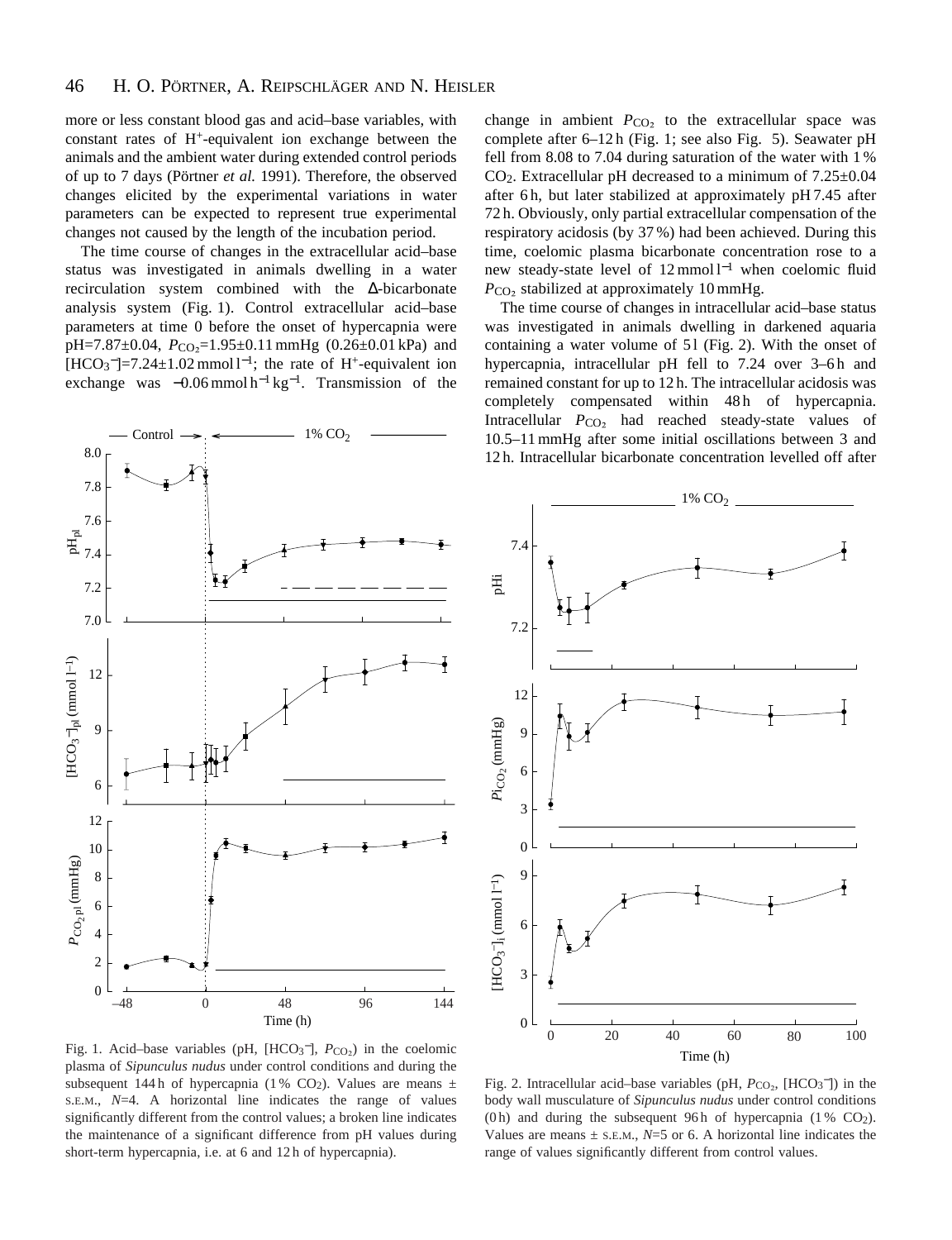Table 1. *Comparison of steady-state values of intra- and extracellular acid–base and gas variables in* Sipunculus nudus *before and during long-term hypercapnia*

|                                                | Normocapnia         | Hypercapnia           |
|------------------------------------------------|---------------------|-----------------------|
| Aquarium                                       |                     |                       |
| pHe                                            | $8.02 \pm 0.03$ (5) | $7.44 \pm 0.02$ * (5) |
| pHi                                            | $7.36 \pm 0.01$ (5) | $7.33 \pm 0.01$ (5)   |
| $\Delta$ pH                                    | $0.65 \pm 0.03$ (5) | $0.12 \pm 0.01^*$ (5) |
| $P_{\rm{eCO}_2}$ (mmHg)                        | $1.6 \pm 0.2$ (5)   | $8.0 \pm 0.4$ * (5)   |
| $P_{\text{ICO}_2}$ (mmHg)                      | $3.4 \pm 0.4$ (5)   | $10.5 \pm 0.8^*$ (5)  |
| $\Delta P_{\rm CO}$ , (mmHg)                   | $1.8 \pm 0.4$ (5)   | $2.5 \pm 0.7$ (5)     |
| $[HCO3-]_{e}$ (mmol l <sup>-1</sup> )          | $7.2 \pm 0.2$ (5)   | $10.6 \pm 0.3^*$ (5)  |
| $[HCO3-]$ <sub>i</sub> (mmol l <sup>-1</sup> ) | $2.6 \pm 0.4$ (5)   | $7.2 \pm 0.5$ * (5)   |
| $\Delta[\text{HCO}_3^-]$ (mmol $l^{-1}$ )      | $4.6 \pm 0.3$ (5)   | $3.7\pm0.7(5)$        |
| Water recirculation system                     |                     |                       |
| $P_{\rm{eCO}_2}$                               | $1.94 \pm 0.08$ (7) | $10.6 \pm 0.4*$ (6)   |
| $Pw_{CO}$                                      | $0.57 \pm 0.03$ (6) | $7.8 \pm 0.1^*$ (4)   |
| $\Delta P_{\rm CO_2}$                          | 1.37                | 2.81                  |
| $Pe_{\text{O}_2}$                              | $25.8 \pm 3.8$ (7)  | $14.2 \pm 2.1^*$ (6)  |
| $Pw_{O_2}$                                     | $110.0\pm3.6(4)$    | $111.0\pm2.7(4)$      |
| $\Delta P_{\text{O}_2}$                        | 84.2                | 96.8                  |

Values are means  $\pm$  s.E.M. (*N*).

\*Significantly different from the normocapnic value, *P*<0.05. Experimental hypercapnia was induced by treatment with  $1\%$  CO<sub>2</sub> for 120 h.

24 h, and values remained more or less contant between 7.2 and 8.3 mmol l<sup>−1</sup> thereafter. In order to compare the data collected in low-volume recirculation systems and with that from relatively large aquaria, extracellular data were recorded for steady-state normocapnia and hypercapnia in some animals killed for pHi analysis (Table 1).

Fig. 3 shows the effect of hypercapnia on coelomic  $P_{\text{O}_2}$ (data collected as for Fig. 1). An initial sharp drop from control levels of  $29.6\pm5.9$  mmHg  $(3.95\pm0.79)$  kPa) at time 0 h to  $17.1\pm2.3$  mmHg  $(2.28\pm0.31)$  kPa) was followed by a transient rise and slow fluctuations around a mean value of approximately 17 mmHg. Plasma ammonium levels also showed oscillations but remained more or less constant under control and hypercapnic conditions. Table 1 compares steadystate water and intra- and extracellular acid–base parameters and gas partial pressures under control conditions and during long-term hypercapnia. Only those values collected in the same experimental arrangement are compared. The differences between intra- and extracellular  $P_{CO<sub>2</sub>}$  as well as between extracellular and water  $P_{CO_2}$  increased during hypercapnia, as did the  $P_{\text{O}_2}$  difference between the extracellular fluid and the water.

The observed net release of base equivalents under control conditions was similar to the pattern described previously (Pörtner *et al.* 1991; Fig. 4). Hypercapnia reversed the flux of



Fig. 3.  $P_{\text{O}_2}$  and ammonium levels in the coelomic plasma of *Sipunculus nudus* under control conditions and during the subsequent 144 h of hypercapnia (1 % CO<sub>2</sub>). Values are means  $\pm$  s.e.m., *N*=4. A horizontal line indicates the range of values significantly different from control values.

acid–base equivalents, resulting in a net uptake of bicarbonateequivalent ions. This transient net bicarbonate uptake resulted in a transient reduction in the rate of water alkalization. When intra- and extracellular acid–base parameters had reached new steady-state values, the direction of the net proton flux returned to the original direction of base release, although at a reduced rate reflected by the increase in the rate of ammonium excretion.

This finding was confirmed during analysis of the return to normocapnia in a separate experiment (Fig. 5A–D). Changes seen during long-term hypercapnia were very similar to those depicted in Fig. 4. The return to normocapnia led to a transient accumulation of bicarbonate in the coelomic plasma linked to an overshoot in extracellular pH.  $P_{CO_2}$  fell to control normocapnic values within 12 h. Plasma pH returned to control values within 72–96 h. Coelomic bicarbonate concentration approached, but did not reach, normocapnic levels during this period (Fig. 5A–C). Finally, the return to normocapnia caused an increase in the net release of base equivalents (Fig. 5D). Taking into account the reduced rate of net base release during hypercapnia, the animals lost exactly the amount of base that they had accumulated during hypercapnia.

The transient intracellular acidosis observed during the first day of hypercapnia was followed by a delayed decrease in the level of phospho-L-arginine, indicated by a reduced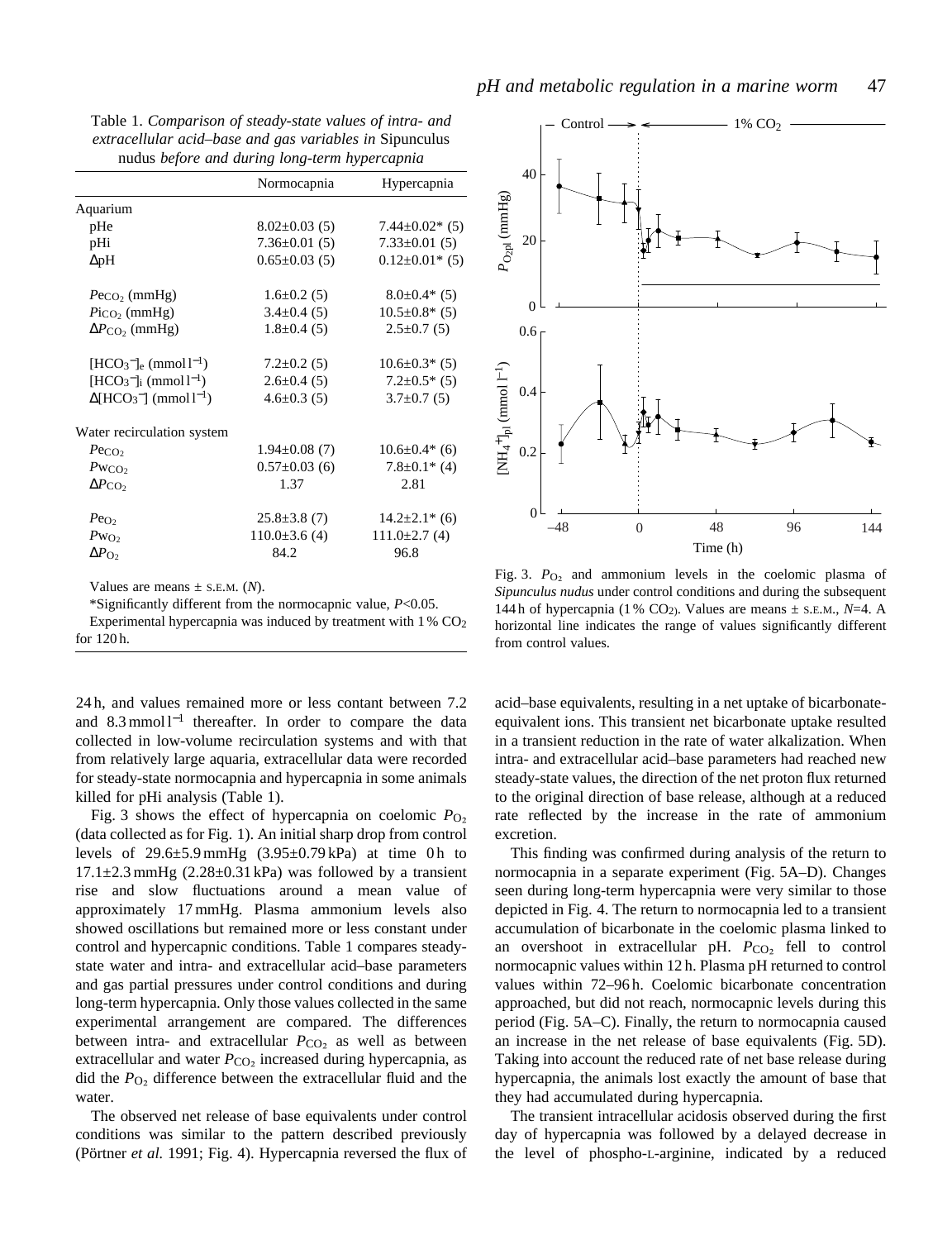

Fig. 4. H<sup>+</sup>-equivalent ion transfer  $(\Delta H^+_{\rightarrow w})$  between the animals (extracellular data in Fig. 1) and the ambient water, calculated from changes in ammonium and bicarbonate levels in the water. Control rates are extrapolated (dashed line) for the experimental period. Values are means  $\pm$  s.E.M,  $N=4$ . Note the increase in the rate of ammonium excretion during hypercapnia (cf. Fig. 8).

ratio [phospho-L-arginine]/[phospho-L-arginine + L-arginine] (Fig. 6). The return to control pH during long-term exposure to hypercapnia resulted in a return of the phospho-L-arginine level to the control level. Fluctuations in phosphagen levels were reflected by a significant transient rise in inorganic phosphate concentrations. Fig. 7 shows that ATP levels remained unaffected and that a slight accumulation of free ADP and AMP occurred during the period when phospho-Larginine levels fell. Levels of free ADP and AMP were insignificantly different from control levels but were significantly different from the values reached during longterm hypercapnia. The value of the Gibb's free energy change of ATP hydrolysis initially fell significantly during hypercapnic acidosis. The decrease was mostly dependent upon the rise in inorganic phosphate level and was reversed when the phosphate level returned to the control value during long-term hypercapnia. Minimum levels of free ADP, free



Fig. 5.  $(A-C)$  Acid–base variables (pH,  $[HCO_3^-]$ ,  $P_{CO_2}$ ) in the coelomic plasma of *Sipunculus nudus* under control conditions, during 168h of hypercapnia  $(1\%$  CO<sub>2</sub>) and during the subsequent return to control conditions. Note the overshoot in extracellular pH and bicarbonate levels during the return to normocapnia. A horizontal line indicates the range of values significantly different from control values. (D) H<sup>+</sup>-equivalent ion transfer ( $\Delta H^+$ <sub>→w</sub>) between the animals and the ambient water calculated from changes in water ammonium and bicarbonate levels. The control rate and the hypercapnic rate are extrapolated (dashed lines) for the subsequent experimental period. Values are mean  $\pm$  s.e.m.,  $N=4$ .

AMP and inorganic phosphate, and maximum values of the ratio [phospho-L-arginine]/[phospho-L-arginine + L-arginine] and the ATP free energy change were seen after 96h of hypercapnia.

The time courses of intra- and extracellular acid–base changes can only be compared with caution owing to different experimental conditions. Quantitative analysis of extracellular acid–base changes demonstrates that the extracellular acidosis exceeded the extent of acidification expected from CO<sub>2</sub>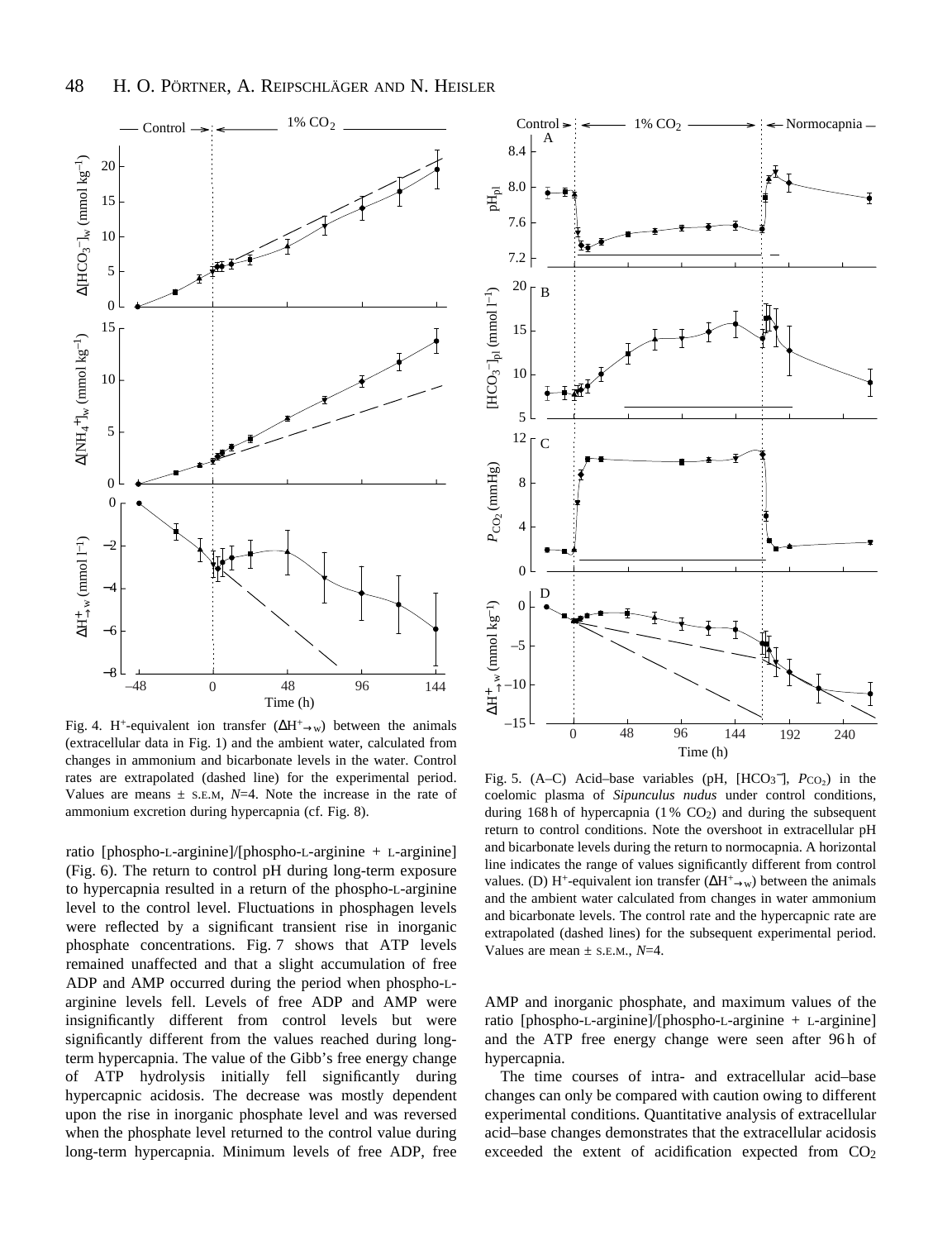accumulation. For this analysis, tissue non-bicarbonate buffer values were determined as  $16.0 \pm 1.3$  mmol kg<sup>-1</sup> pH unit<sup>-1</sup> (mean  $\pm$  s.e.m.,  $N=18$ ), and a coelomic fluid buffer value of 4.6 mmol kg−<sup>1</sup> pH−<sup>1</sup> was adopted from Pörtner *et al.* (1984). After 3h, a non-respiratory acidification of 1.9 mmol  $H^+l^{-1}$  in excess of respiratory acidification was observed in the coelomic plasma. At this time, the intracellular acidosis was almost maximal, but with a base excess of 0.7 mmol l−<sup>1</sup> instead of a deficit. The maximum extent of extracellular nonrespiratory acidification (resulting in a base deficit of 2.9 mmol l<sup>-1</sup> after 6 h of hypercapnia) coincided with the maximum drop in extracellular pH. At the same time, intracellular pH had reached its minimum value, representing a slight base excess of  $0.2 \text{ mmol } 1^{-1}$  cell water, which



increased to  $0.9 \text{ mmol } 1^{-1}$  after 12 h. Under steady-state conditions (after approximately 48 h of hypercapnia), nonrespiratory base equivalents accumulated in the intra- and extracellular body fluids amounted to  $1.77$  mmol kg<sup>-1</sup>  $(\Delta HCO_3$ <sup>-</sup><sub>non-resp.</sub>=[0.58×(0.73 mmol l<sup>-1</sup> coelomic plasma) + 0.19×(4.93 mmol l−<sup>1</sup> cell water of the musculature)]/  $0.77=1.77$  mmol kg<sup>-1</sup>) (for details of the equation and body fluid fractions, see Pörtner, 1987). Changes in 85 % of the animal's body mass were considered in this analysis, which compares well with the net uptake of base equivalents of



Fig. 6. Changes in pHi, in the ratio [phospho-L-arginine]/[phospho-Larginine + L-arginine and in the inorganic phosphate  $(P_i)$ concentration in the body wall musculature of *Sipunculus nudus* under control conditions (pHi=7.36±0.02, [phospho-L-arginine]/[phospho-L-arginine + L-arginine]=0.84±0.01; [P<sub>i</sub>]=5.4±0.4 μmol g<sup>-1</sup> wet mass) and during the subsequent 96 h of hypercapnia  $(1\%$  CO<sub>2</sub>). Values are means  $\pm$  s.E.M.,  $N=5$  or 6. A horizontal line indicates the range of values significantly different from control values; a broken line indicates that values are significantly different from that measured after long-term hypercapnia, i.e. at 96h of hypercapnia. PLA, phospho-L-arginine; L-Arg; L-arginine.

Fig. 7. ATP levels, the concentrations of unbound ADP and AMP and the levels of ATP free energy, in the body wall musculature of *Sipunculus nudus* under control conditions ([ATP]=2.90±0.21 µmol  $g^{-1}$  wet mass; [ADP]free=40±2 nmol  $g^{-1}$  wet mass; [AMP]free= 0.65±0.06 nmol g−<sup>1</sup> wet mass; ATP free energy, d*G*/dξ= −59.7±1.1 kJ mol−<sup>1</sup> and during the subsequent 96 h of hypercapnia (1 % CO<sub>2</sub>). Values are means  $\pm$  s.e.m., *N*=5 or 6. A horizontal line indicates the range of values significantly different from control values; a broken line indicates that values are significantly different from that measured after long-term hypercapnia, i.e. at 96 h of hypercapnia.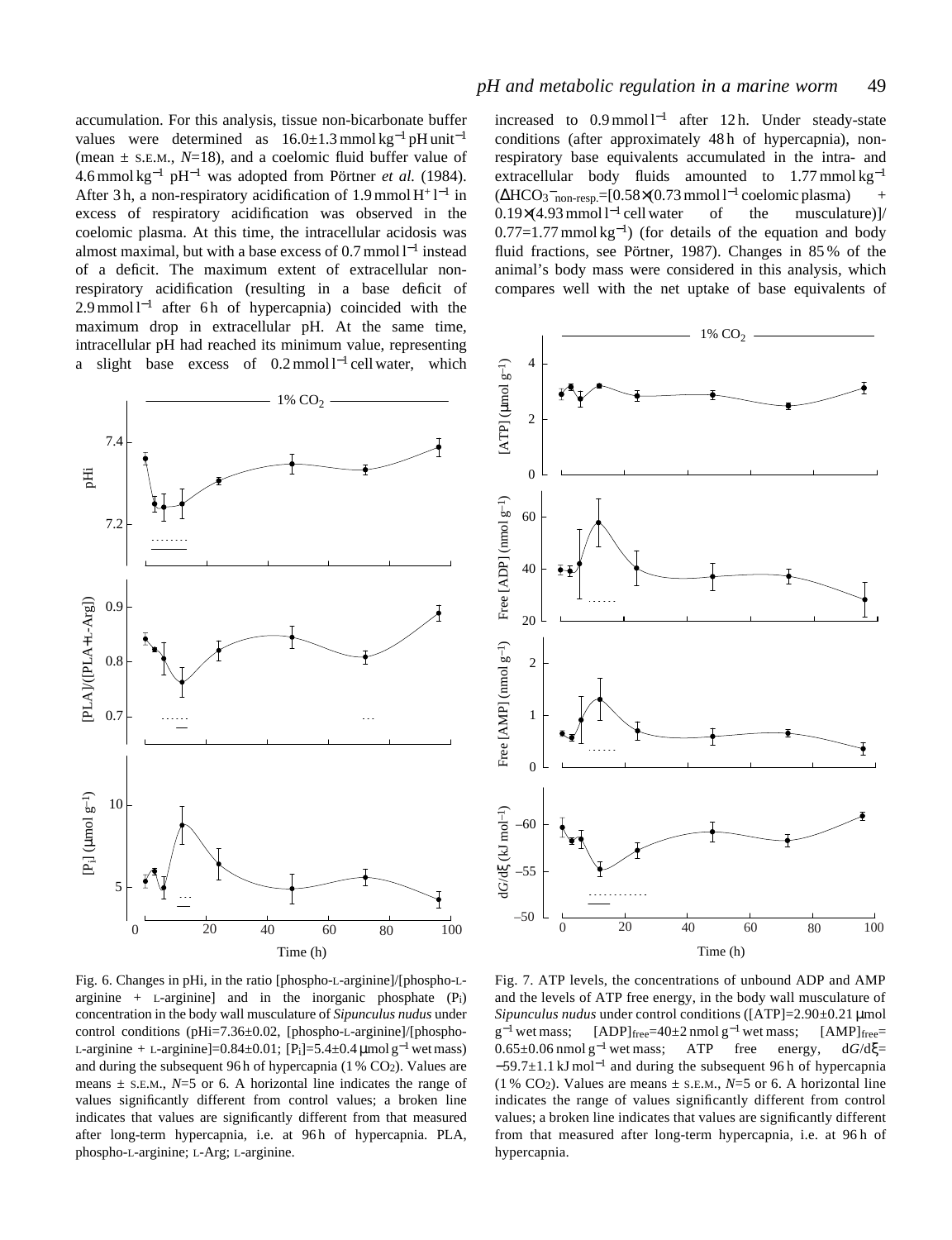

Fig. 8. (A) Rates of oxygen consumption during normocapnia, after subsequent exposure to hypercapnia ( $1\%$  CO<sub>2</sub> for >40 h) and after the return to normocapnia. This protocol ensured that acid–base parameters had reached new steady-state values under hypercapnia. Note the increase in the rate of oxygen consumption during the first hours of post-hypercapnic normocapnia. (B) Rates of oxygen consumption and ammonia excretion under 1 and  $2\%$  CO<sub>2</sub> in air. The data measured in a closed system confirm the reduction in the O/N ratio derived from the drop in metabolic rate and from the increase in the rate of ammonium excretion shown in Fig. 4 (open system). An asterisk indicates a significant difference from the control values. Values are means + s.E.M.,  $N=5-6$ .  $P_c$ , critical  $P_{O_2}$ .

1.8 mmol kg−<sup>1</sup> body mass derived from the changes in water parameters of the ∆-bicarbonate system.

Closed-system respirometry revealed that hypercapnic exposure caused metabolic depression in *Sipunculus nudus* (Fig. 8). The decrease in the rate of oxygen consumption was maintained after steady-state conditions had been attained with respect to the levels of intra- and extracellular acid–base parameters. A decrease in the rate of oxygen consumption was observed under both normoxia and hypoxia (the level of  $P_{\text{O}_2}$ ) chosen was slightly above the critical  $P_{\text{O}_2}$ , defined as the ambient oxygen level below which anaerobiosis sets in; Pörtner and Grieshaber, 1993; Fig. 8A). The return to normocapnia was correlated with a significant rise in the rate of oxygen consumption above control values after 12 h. This overshoot was reversed after normocapnic recovery for at least

46 h. The reduction in the rate of oxygen consumption was related to the level of ambient hypercapnia. Hypercapnia of 2 % was almost twice as effective as exposure to 1 %  $CO<sub>2</sub>$  (Fig. 8B). The increase in the rate of ammonia/ammonium excretion in the (open) water recirculation system could not be confirmed during closed-system respirometry. However, the rate of ammonia excretion remained constant and independent of the level of ambient  $CO<sub>2</sub>$ , thereby confirming that the O/N ratio (8.4±0.6 under control conditions), reflecting the contribution of protein/amino acid metabolism to the overall metabolic rate, fell in animals exposed to hypercapnia by  $19\pm9\%$  (1 % CO<sub>2</sub>) or by  $36\pm2\%$  (2 % CO<sub>2</sub>) (mean  $\pm$  s.e.m., N=5).

The ventilatory frequency of animals dwelling in sand reflected the changes in metabolic rate and fell significantly during hypercapnia  $(1\%$  CO<sub>2</sub>) from a control value of 2.27±0.16 to 1.78±0.24 min−<sup>1</sup> (mean ± S.E.M., *N*=4); control values were exceeded between 9 and 12 h of recovery at a level of 2.83±0.53 min−<sup>1</sup> (*N*=3). Adenosine infusions caused a small and insignificant drop in ventilatory frequency from 2.12±0.24 to 1.97±0.08 min−<sup>1</sup> during the period 1.5–3 h after infusion, when a maximum drop in the rate of oxygen consumption had been observed in previous experiments (Reipschläger *et al*., 1997).

# **Discussion**

## *Acid–base regulation*

Like the findings of Lindinger *et al.* (1984) in *Mytilus edulis*, acid–base regulation during hypercapnia in *Sipunculus nudus* occurs as an accumulation of bicarbonate in body fluid compartments to compensate for the respiratory acidosis. In *S. nudus*, all of the bicarbonate originates from ion exchange with the ambient water, whereas in *M. edulis* the dissolution of the shell is largely responsible for this process. Starting at lower bicarbonate levels in the intra- than in the extracellular space, total base accumulation occurred to a similar extent in both compartments in *S. nudus*. The relative capacity of pH regulatory mechanisms appears to be larger in the tissues, since compensation of the intracellular acidosis was faster and occurred initially at the expense of an increase in the extracellular acidosis. A base deficit transiently developing in the coelomic plasma indicates that transfer mechanisms between the coelomic fluid and water are slower than the net base exchange rate between the body wall musculature and coelomic fluid. Finally, the intracellular acidosis was more or less completely compensated during hypercapnia, while accumulation of bicarbonate in the extracellular space was not sufficient for full recovery of pHe.

The final steady-state value of extracellular pH is a direct function of the acid–base characteristics of the medium. In support of this conclusion, changes in water bicarbonate levels under normocapnia were seen to modulate extracellular bicarbonate levels (Table 2). Accordingly, an increasing degree of extracellular compensation is expected in hypercapnic sea water at higher bicarbonate levels. Heisler (1984, 1986) suggested that a maximum extracellular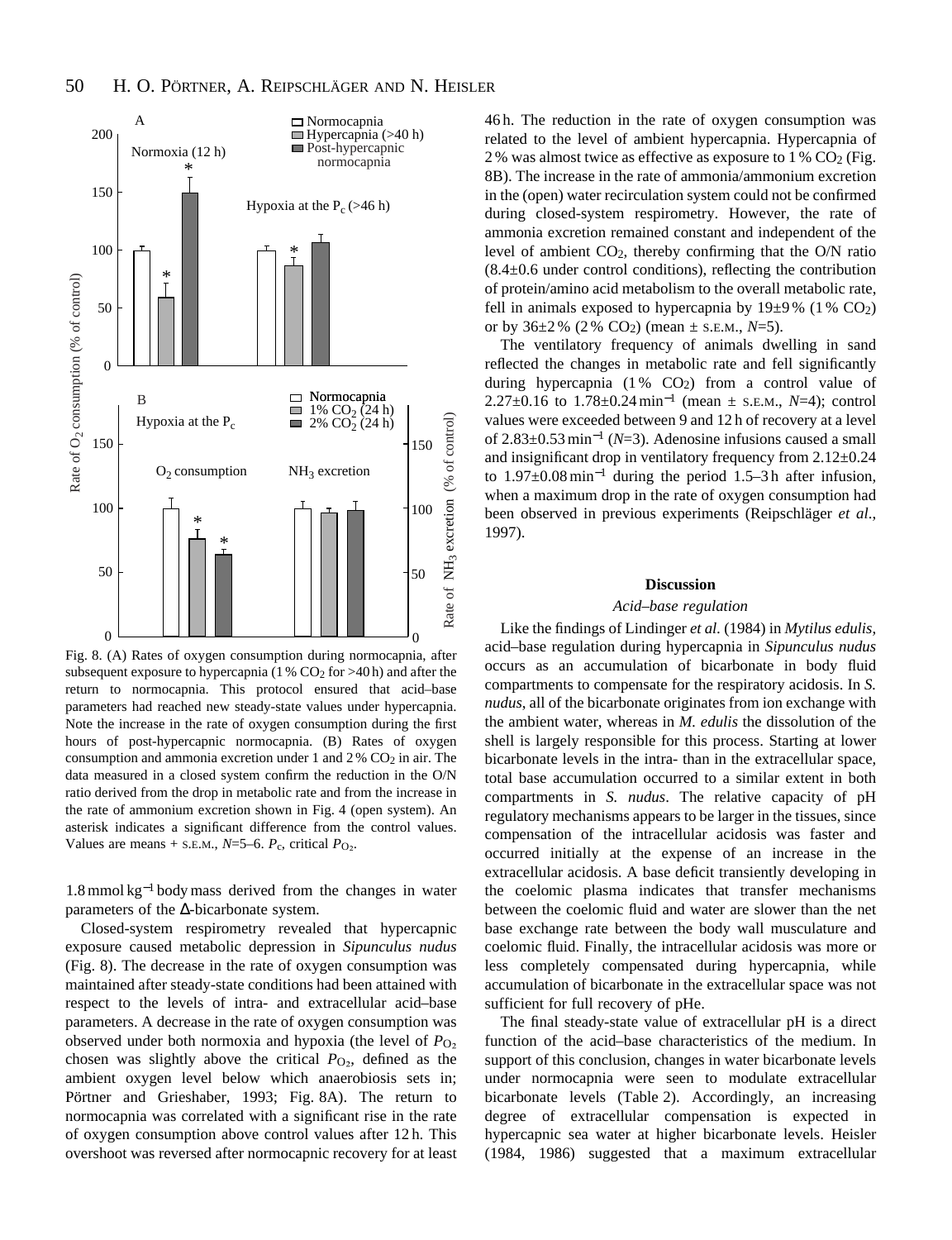| Table 2. Coelomic plasma and water bicarbonate levels in   |
|------------------------------------------------------------|
| Sipunculus nudus <i>before and during experimental</i>     |
| hypercapnia or after titration of water bicarbonate levels |
| under normocapnia in the water recirculation system        |

|                  |     |                       | $[HCO3-]$ (mmol l <sup>-1</sup> ) |                                     |
|------------------|-----|-----------------------|-----------------------------------|-------------------------------------|
| Experiment Water |     | Plasma<br>normocapnia | Plasma                            | hypercapnia $\Delta[HCO_3^-]_{e-w}$ |
| Ι                | 3.4 | $6.8 \pm 0.3$         |                                   | 3.4                                 |
|                  | 2.9 | $5.7 \pm 0.3$         |                                   | 2.8                                 |
|                  | 1.0 | $5.2 \pm 0.3$         |                                   | 4.2                                 |
|                  | 0.6 | $3.9 \pm 0.3*$        |                                   | 3.3                                 |
| Н                | 2.8 | $7.1 \pm 0.7$         |                                   | 4.3                                 |
|                  | 3.3 |                       | $12.7 \pm 0.4*$                   | 9.4                                 |

Data are from two experiments, experiment I and II.

\*Significant difference from control values (normocapnia at 2.8 or 2.9 mmol l<sup>-1</sup> HCO<sub>3</sub><sup>−</sup> in experiments I and II, respectively).

Note the maintenance of the bicarbonate gradient  $(\Delta[\text{HCO}_3^-]_{e-w})$ during changes in  $[HCO_3^-]_w$  and normocapnia and the increase in the bicarbonate concentration difference during hypercapnia.

Experimental hypercapnia was induced by treatment with  $1\%$  CO<sub>2</sub> for 120 h.

Values are means  $\pm$  s.E.M.,  $N=4$ .

bicarbonate concentration may determine the extent to which extracellular respiratory acidification can be compensated in fish. This maximum concentration may be related to a maximum concentration difference or ratio between the extracellular space and the ambient water beyond which passive loss is equivalent to the rate of uptake. Water-breathers in general maintain lower extracellular bicarbonate levels than air-breathers and, for this reason, concentration gradients are smaller and extracellular compensation is more complete. Under  $1\%$  CO<sub>2</sub>, extracellular compensation is usually almost complete in marine fish (e.g. Toews *et al.* 1983; Claiborne and Evans, 1992), less complete in crabs (e.g. Cameron and Iwama, 1987) and even less complete in the sipunculid worm, although partial compensation of the extracellular acidosis required the concentration difference between plasma and water bicarbonate to rise from 4.3 to approximately  $10 \text{ mmol } 1^{-1}$ (Table 2). Compensation was also incomplete in *M. edulis*, despite the use of shell carbonate for buffering (Lindinger *et al.* 1984). Some animals (e.g. channel catfish, blue crab and possibly *M. edulis*) are able to shift the bicarbonate threshold to higher levels according to the degree of hypercapnia (Lindinger *et al.* 1984; Cameron and Iwama; 1989, Heisler, 1993). The range of concentrations used in the present experiments does not allow us to identify a maximum extracellular level in *S. nudus.* Further research is required to compare vertebrate and invertebrate capacities of acid–base regulation.

If an elastic bicarbonate threshold exists for the extracellular compartment, it may also exist intracellularly. Intracellular pH depends upon extracellular pH in the isolated byssus retractor muscle of *Mytilus edulis* (Zange *et al.* 1990), in isolated rat heart (Sugden and Fuller, 1991) and also in the isolated body wall musculature of *Sipunculus nudus* (Reipschläger and Pörtner, 1996). The maintenance of intracellular pH under normocapnic control conditions was associated with a HCO<sub>3</sub><sup>-</sup> concentration difference of approximately 4 mmol l−<sup>1</sup> between the intra- and extracellular spaces. Although, at present, we cannot evaluate why and how such a gradient is maintained, it is intriguing that similar quantities of bicarbonate were accumulated intra- and extracellularly and, in consequence, the same concentration difference was seen during long-term hypercapnia (Table 1). Adopting the principles elaborated above for the extracellular compartment, intracellular compensation appears to be easier since baseline pH and, thus, bicarbonate levels are low, leaving more scope for an increase in bicarbonate concentration. The Henderson–Hasselbalch equation predicts that less bicarbonate is required to be accumulated intracellularly to re-establish a low control pHi, whereas the higher set point of extracellular pH requires more bicarbonate to be accumulated per pH unit of compensation than in the intracellular space.

The correlated time courses of intra- and extracellular compensation strongly suggest that intracellular compensation was supported by the increase in extracellular pH and bicarbonate levels, even though extracellular compensation remained incomplete. Intracellular pH remained at its minimum value and was more or less constant as long as extracellular pH and bicarbonate levels were minimal. pHi started to rise only when extracellular parameters also increased. In isolated body wall musculature, steady-state pHi values were reduced when hypercapnic tissues were exposed to an extracellular pH close to the lowest values observed *in vivo* (see Fig. 1). Control values of intracellular pH in hypercapnic muscle preparations were re-established only at extracellular pH values comparable to that attained after compensation *in vivo* (Fig. 1; Reipschläger and Pörtner, 1996). As a corollary, only with partial compensation of the extracellular acidosis during hypercapnia and the associated accumulation of bicarbonate are intact animals able to adjust pHi to pre-hypercapnic values. Accordingly, intracellular compensation is limited by the maximum extracellular bicarbonate level, which is a function of the level of hypercapnia. These interrelationships emphasize the importance of an integrated control of extracellular and intracellular acid–base status under control conditions and during environmental stress.

The present data support the more general hypothesis that, rather than maintaining absolute levels of pH, actual values depend upon steady-state ionic equilibria between the intraand extracellular compartments and the ambient media. Only in media reflecting a 'normal' environment in terms of ion composition and pH are set points of acid–base parameters typical of control conditions observed.

Compensation of the intracellular acidosis was not observed in *M. edulis* during hypercapnia, possibly owing to the limited duration of the hypercapnic exposure (24 h). However, a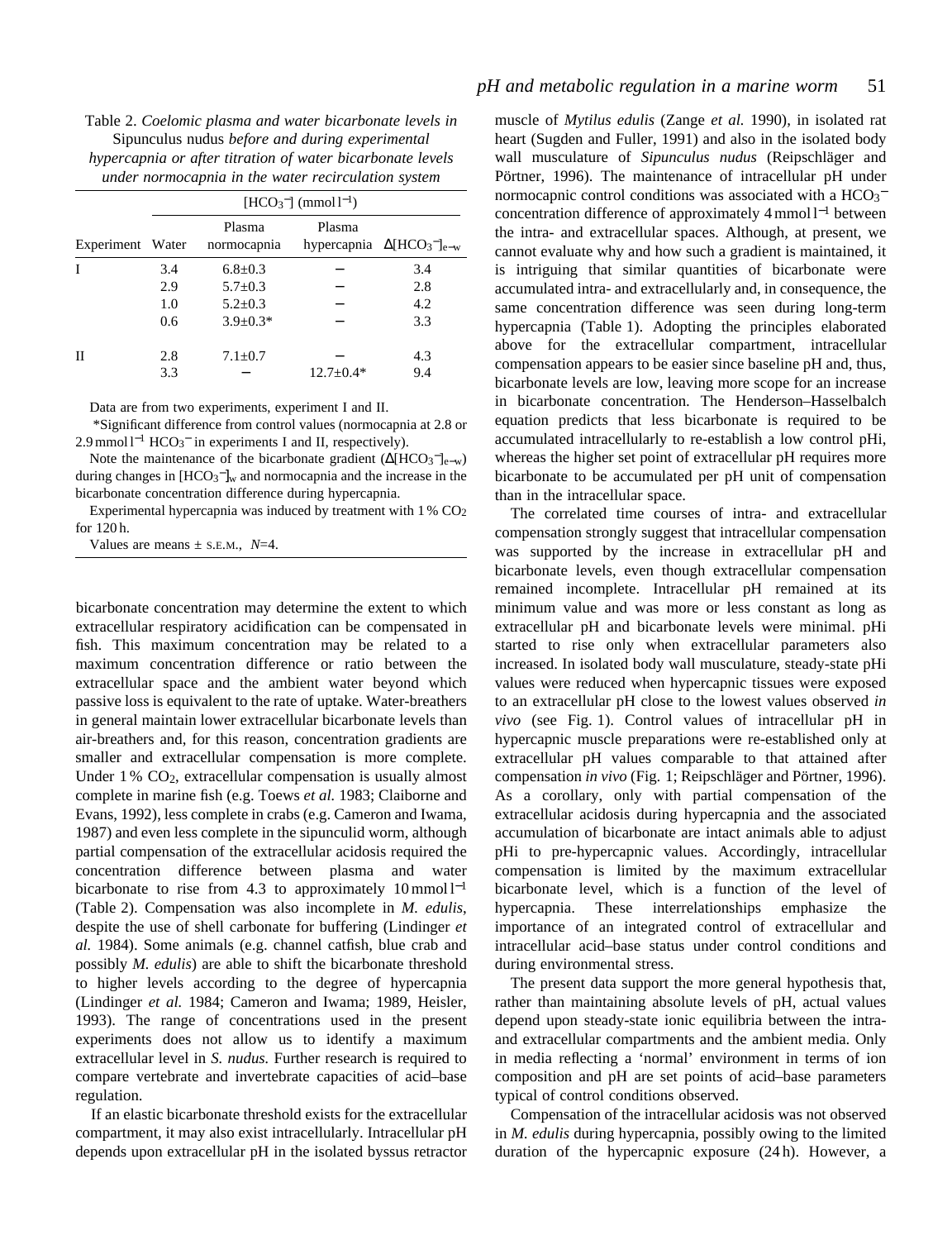metabolic acidosis developed in *M. edulis* during hypercapnia, suggesting metabolic depression so severe that ventilation may have become insufficient and that anaerobic metabolism may have been utilized for energy production (Lindinger *et al.* 1984). In contrast, ambient  $P<sub>O</sub>$  was above the critical  $P<sub>O</sub>$  in the present study (see Pörtner *et al.* 1985), and coelomic fluid *P*<sub>O</sub><sub>2</sub> was maintained at a high level during hypercapnia in *S*. *nudus*, suggesting that the animals were completely aerobic.

## *Metabolic depression and the mode of metabolism*

Although control values of pHi regulation were successfully re-established during long-term hypercapnia, elevated CO2 levels caused a decrease in the rate of oxygen consumption under both normoxia and at levels of hypoxia slightly above the critical  $P_{\text{O}_2}$  (Fig. 8A), indicating that the depressant effect of CO2 is independent of ambient oxygen level. *S. nudus* is an oxyconformer, probably with a variable contribution to oxygen consumption from an alternative oxidase (Pörtner and Grieshaber, 1993). Nonetheless, metabolic depression was independent of the actual rate of oxygen consumption, which varied with ambient *P*<sub>O2</sub>. The hypercapnia-induced fall in metabolic rate in *Sipunculus nudus* occurred even at normal pHi. Therefore, as verified in a companion study (Reipschläger and Pörtner, 1996), a contribution of intracellular pH to metabolic depression is most unlikely in this species. However, extracellular pH *in vivo* remained reduced under these conditions, and a separate study conducted using isolated body wall musculature has demonstrated that a decrease in extracellular pH rather than intracellular pH caused metabolic depression in *Sipunculus nudus* (Reipschläger and Pörtner, 1996).

The data obtained in the water recirculation system show an increase in the rate of ammonium accumulation in the water during hypercapnia, with constant ammonium levels in the coelomic plasma (Figs 3, 4). Under the conditions of an open system, this could be caused either by an increased trapping of ammonia in the ambient water at low pH or by an increase in the rate of ammonia production and excretion, reflecting a drop in the O/N ratio and, thus, a shift to the catabolism of protein or amino acids. Reinvestigation of ammonia release in a closed system could not confirm the rise in ammonium production during hypercapnia (Fig. 8B). This may be due to ammonium accumulation in the plasma, owing to the development of a non-equilibrium condition in the closed chamber, or to seasonal differences (collection of animals at different times of the year, see Materials and methods). However, the O/N ratio drops during hypercapnia. A value of 8.4 during normocapnia indicates that metabolism in *Sipunculus* relies largely on amino acids as fuel, and this reliance is even greater during hypercapnia with even lower O/N ratios. The mechanism causing the increase in amino acid catabolism is unclear; however, if metabolic depression does include a reduction in the rate of protein synthesis, as described for hypoxic animals (Hofmann and Hand, 1990; Land *et al.* 1993), a diminished recruitment of amino acids for protein synthesis could be associated with their increased use as metabolic substrates

under conditions when the rate of amino acid release from protein degradation is more or less unchanged.

Amino acid degradation leads to the production of metabolic bicarbonate and ammonium (Atkinson and Camien, 1982). When water-breathers release ammonia, the remaining H<sup>+</sup> neutralizes the accumulating bicarbonate (see Pörtner, 1989). If ammonium is released by ion exchange instead, an increase in metabolic bicarbonate production associated with increased amino acid degradation might support the rise in intra- and extracellular bicarbonate levels and not only reduce the total workload for ion-exchange mechanisms but also accelerate the establishment of new acid–base equilibria. The detailed mechanisms regulating the metabolic contribution to acid–base regulation require further investigation. Nonetheless, net H+ equivalent ion exchange, which is equivalent to a net release of base under normocapnic control conditions, shifts to a reduced rate of base release during hypercapnia. Thereby, it reflects an increased net production of protons in metabolism, as expected from the proton balance of overall amino acid catabolism, which leads to ammonium formation in excess of bicarbonate formation and, consequently, net acid excretion (see Pörtner, 1989, 1995).

## *Metabolic changes and tissue energetics*

The decrease in overall metabolic rate was related to a fall in plasma  $P_{\text{O}_2}$  (Fig. 3) and a rise in  $P_{\text{CO}_2}$ , resulting in an increased difference between the animals and their environment and, at least for CO<sub>2</sub>, also between the intra- and extracellular spaces (Table 1). These changes suggest that a depression of gas exchange has occurred, a conclusion also supported by the finding of a decrease in ventilatory frequency during hypercapnia. A reduction in ventilatory activity would suggest that a central nervous mechanism contributes to metabolic depression. In a companion study (Reipschläger *et al.* 1997), we have demonstrated that adenosine accumulates in the nervous tissue of animals during hypercapnia and contributes to metabolic depression. Adenosine infusion in animals dwelling in sand caused a slight but insignificant drop in ventilatory frequency.

During the transition to long-term hypercapnia, oscillations in plasma  $O_2$  and tissue  $CO_2$  levels were similar, with an initial sharp drop in plasma  $P_{\text{O}_2}$  and an associated rise in tissue  $P_{\text{CO}_2}$ (Figs 2, 3). A subsequent rise in plasma  $P_{\text{O}_2}$  and drop in tissue  $P_{\rm CO}$  compensated for these initial changes. Although oxygen consumption data are not available for this period, the rationale outlined above suggests that ventilation and metabolic rate rose again after an initial drop; however, this compensatory effect was only transient and was followed by the documented longterm metabolic depression. Recordings of ventilation frequency reflected the transient rise in metabolic rate after 12 h of hypercapnia, but did not reach significance levels (results not shown).

The fluctuations in the levels of high-energy phosphates support these conclusions and also suggest that an immediate drop in metabolic rate occurred with the onset of hypercapnia, followed by a compensatory rise before energy turnover fell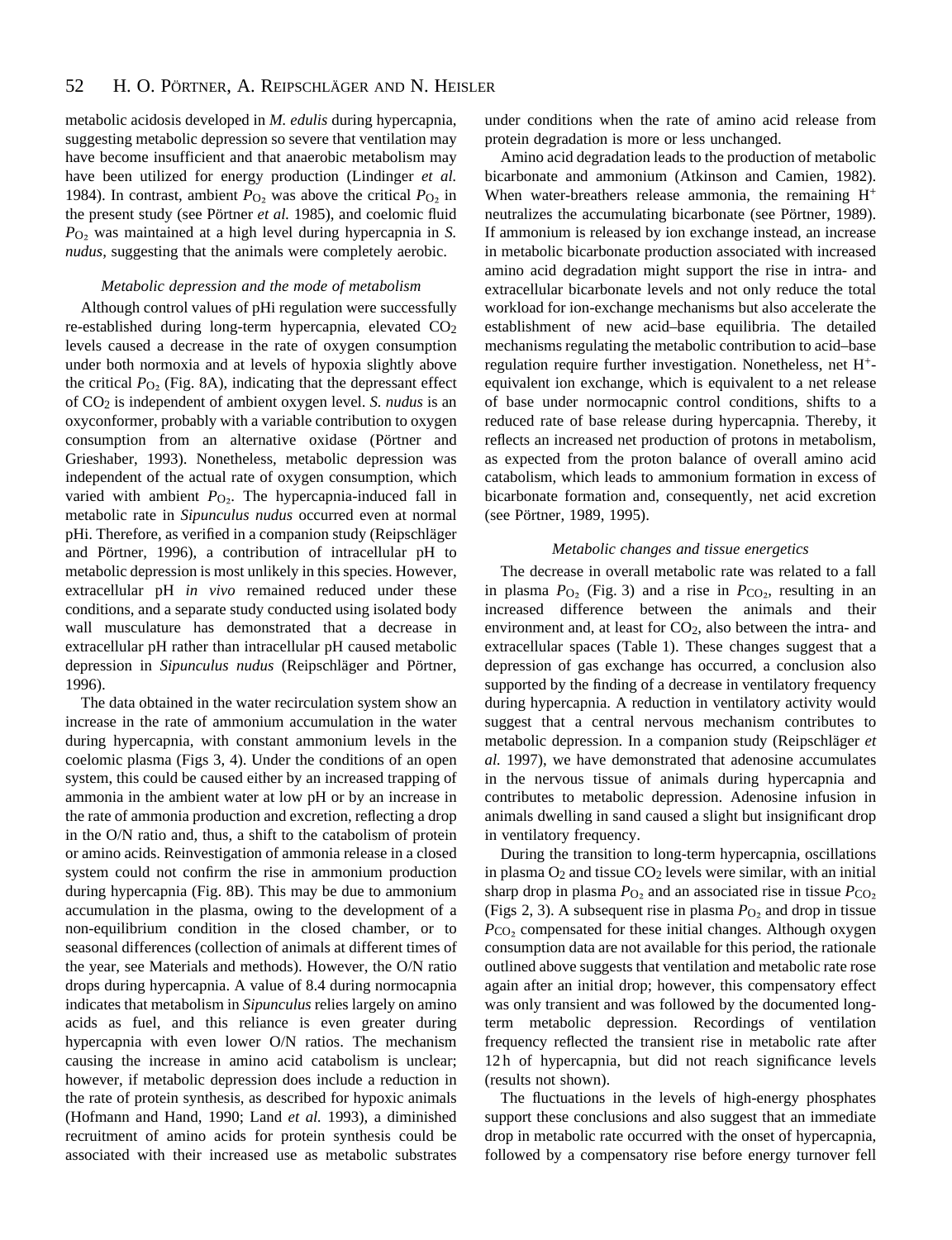again during the transition to steady-state hypercapnic depression. This hypothesis is supported by the time courses of changes in pHi and phospho-L-arginine levels and by the discrepancy observed between them. Phosphagens such as phospho-L-arginine (PLA) are rapidly available energy reserves which will buffer any drastic change in energy demand even when catabolism remains fully aerobic. Protons are involved in the transphosphorylation of the phosphagen and, therefore, influence the equilibrium of arginine kinase (simplified):

$$
PLA^{-} + MgADP^{-} + H^{+} \Leftrightarrow MgATP^{2-} + L\text{-arginine}^{+}
$$
  

$$
MgATP^{2-} \Leftrightarrow MgADP^{-} + xP_{1}^{2-} + (1-x)P_{1}^{-} + xH^{+}.
$$

An acidosis, therefore, could be expected to cause a drop in phospho-L-arginine levels associated with a decrease in the ratio [phospho-L-arginine]/[phospho-L-arginine + L-arginine]. Finally, transphosphorylation and subsequent utilization of MgATP would lead to a net release of inorganic phosphate.

However, phosphagen levels did not follow the sharp drop in pHi and decreased significantly only after 12 h, although intracellular pH had already reached close to minimum values after 3–6 h. Moreover, the delayed decrease in phosphagen levels was associated with a delayed rise in free ADP and AMP levels which, in combination with the rise in phosphate levels, led to a significant drop in the Gibb's free energy of ATP hydrolysis (Figs 6, 7). The effect of pH itself on the latter parameter remained small and almost negligible under these circumstances (see Pörtner, 1993). In accordance with the picture arising from the changes in gas partial pressure gradients, we suggest that the delayed drop in phospho-Larginine level and the rise in free ADP and AMP levels are caused by a transient increase in metabolic rate after an initial drop during early hypercapnia. These initial oscillations in high-energy phosphate levels were followed by long-term metabolic depression, which allowed phospho-L-arginine levels to rise again. Similarly, a transient drop in phospho-Larginine levels followed by a compensatory rise was also seen during the transient overshoot in oxygen consumption caused by a temperature rise in the Antarctic limpet *Nacella concinna* (S. Zielinski, L. Peck and H. O. Pörtner, unpublished results).

In conclusion, the immediate fall in energy turnover during early hypercapnia may have prevented the acidosis from causing a parallel drop in phospho-L-arginine levels. In support of this hypothesis, phosphagen levels also remained constant in isolated hypercapnic body wall musculature despite the development of an intracellular acidosis (Reipschläger and Pörtner, 1996). These observations are in accordance with the conclusions by Meyer *et al.* (1991), who also suggested that the development of an acidosis need not necessarily cause phosphagen depletion.

The observation that the decrease in intracellular pH during hypercapnia did not cause a depletion of phospho-L-arginine indicates that intracellular pH and phosphagen metabolism remain uncoupled when metabolic rate is low. The levels of the phosphagen and the Gibb's free energy change of ATP hydrolysis both fell only after an initial delay, probably at higher metabolic rates, associated with the respective accumulation of free ADP and inorganic phosphate. In support of this conclusion, the Gibb's free energy change of ATP hydrolysis was significantly higher in isolated body wall musculature (−66±2 kJ mol<sup>−</sup>1, [phospho-L-arginine]/[phospho-L-arginine + L-arginine]= $0.96\pm0.01$ ; [P<sub>i</sub>]= $0.8\pm0.5$  µmol g<sup>-1</sup> wet mass, [free ADP]=6±2 nmol  $g^{-1}$  wet mass at minimal metabolic rate; data from Reipschläger and Pörtner, 1996) than in the body wall of intact animals  $(-60±1 \text{ kJ} \text{ mol}^{-1}$ , [phospho-L-arginine]/[phospho-L-arginine  $+$  L-arginine]= $0.84 \pm 0.01$ ;  $[P_i]=5.4\pm0.4 \,\mu$ mol g<sup>-1</sup> wet mass, [free ADP]=40±1 nmol g<sup>-1</sup> wet mass; this study), very probably because of a higher metabolic rate *in vivo*. All of these values were obtained at similar intracellular pH values under conditions which can be termed aerobic control conditions. The comparison emphasizes that aerobic metabolic rate and the energy status of a tissue are inversely coupled with large factorial rises in the level of free ADP at higher metabolic rates. This may hold true even for interspecies comparisons considering, for example, the high values of 100 nmol free ADP g<sup>-1</sup> wet mass in resting squid mantle musculature (Finke *et al.* 1996), which exhibits high rates of oxygen consumption under control conditions.

## *Conclusions*

Acid–base regulation in *S. nudus* during hypercapnia occurred as an accumulation of bicarbonate to a similar extent in the extra- and intracellular spaces. The amount of bicarbonate accumulated was sufficient to compensate for hypercapnia-induced intracellular acidification, but left the extracellular space partially uncompensated. Although extracellular compensation was incomplete, it provided a preconditioning for the re-establishment of control intracellular pH values. Accordingly, steady-state extracellular pH and intra- and extracellular  $P_{CO<sub>2</sub>}$  and bicarbonate levels shifted in association with a decreased steady-state rate of metabolism in *S. nudus in vivo*. A reduction in ventilation frequency caused a rise in gas partial pressure gradients between the intra- and extracellular body compartments and between the extracellular space and the ambient water.

The compensation of the intracellular acidosis during longterm hypercapnia eliminates intracellular pH as an important factor in long-term metabolic down-regulation. Companion studies have demonstrated that metabolic depression during steady-state hypercapnia is mediated by a decrease in extracellular pH effective at the cellular level (Reipschläger and Pörtner, 1996) and by a depression of central nervous activity mediated by adenosine accumulation (Reipschläger *et al.* 1997). The overshoot in metabolic rate seen during recovery from hypercapnic exposure resembles the payment of an oxygen debt after anoxic exposure; however, the mechanism remains unexplained. Hypercapnic depression caused metabolism to shift to an increased proportion of protein and amino acid catabolism, as indicated by the drop in O/N ratios and the increased release of proton equivalents seen as a net change in the steady-state transepithelial transfer of acid–base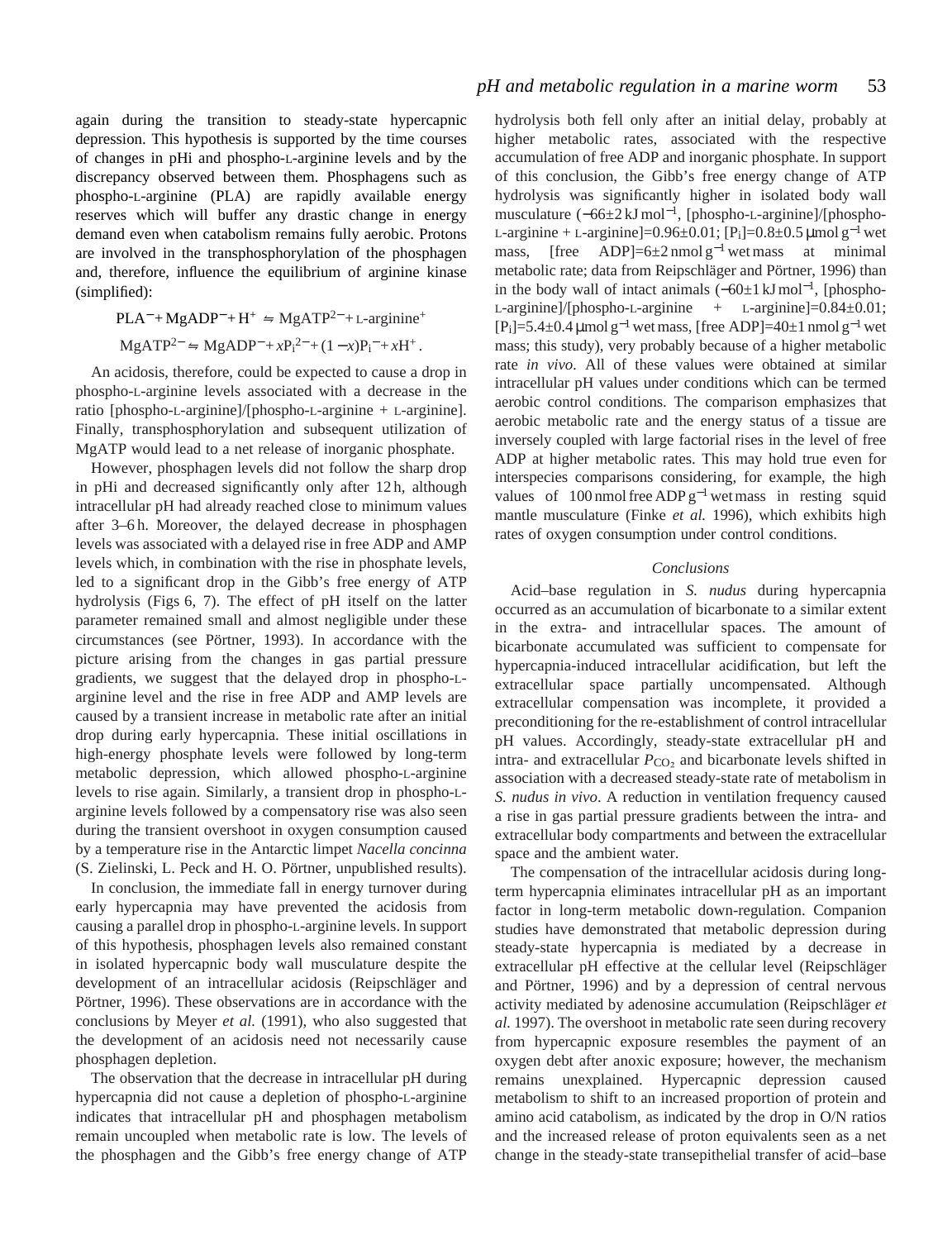equivalent ions. The mechanisms eliciting this shift also require further investigation.

Fluctuations in gas partial pressures, levels of high-energy phosphates and ventilatory frequency suggest that the period of transition to hypercapnia was characterized by an initial drop in metabolic rate and ventilation frequency, followed by a transient compensatory rise before the initiation of long-term metabolic depression. The mechanism behind the oscillatory transition to long-term hypercapnia remains obscure. Different time courses of changes in pHi and phospho-L-arginine levels indicate that intracellular pH and phosphagen metabolism remain uncoupled when metabolic rate is low. A small rise in metabolic rate is accompanied by a large factorial rise in free ADP levels, which appears to be the key factor modulating phosphagen levels even under fully aerobic conditions.

This work was supported by grants from the Deutsche Forschungsgemeinschaft (Po 278). H.O.P. acknowledges receipt of a Max-Planck fellowship during a stay at the MPI für experimentelle Medizin. We thank T. Hirse for help with the data evaluation. Alfred-Wegener-Institute publication no. 1336.

# **References**

- ATKINSON, D. E. AND CAMIEN, M. N. (1982). The role of urea synthesis in the removal of metabolic bicarbonate and the regulation of blood pH. *Curr. Topics cell. Regul.* **21**, 261–302.
- BARNHART, M. C. (1989). Respiratory acidosis and metabolic depression in dormant invertebrates. In *Living in the Cold* (ed. A. Malan and B. Canguilhem), pp. 315–401. Colloque INSERM/John Libbey Eurotext Ltd.
- BARNHART, M. C. AND MCMAHON, B. R. (1988). Depression of aerobic metabolism and intracellular pH by hypercapnia in land snails *Otala lactea. J. exp. Biol.* **138**, 289–299.
- BEIS, I. AND NEWSHOLME, E. A. (1975). The contents of adenine nucleotides, phosphagens and some glycolytic intermediates in resting muscles from vertebrates and invertebrates. *Biochem. J*. **152**, 23–32.
- BERGMEYER, H. U., BERGMEYER, J. AND GRAßL, M. (1983–1986). (eds) *Methods of Enzymatic Analysis*. Weinheim: Verlag Chemie.
- BROOKS, S. P. J. AND STOREY, K. B. (1989). Influence of hormones, second messengers and pH on the expression of metabolic responses to anoxia in a marine whelk. *J. exp. Biol.* **145**, 31–43.
- BUSA, W. B. AND CROWE, J. H. (1983). Intracellular pH regulates transitions between dormancy and development of brine shrimp (*Artemia salina*) embryos. *Science* **221**, 366–368.
- CAMERON, J. N. AND IWAMA, G. K. (1987). Compensation of progressive hypercapnia in channel catfish and blue crabs. *J. exp. Biol.* **133**, 183–197.
- CAMERON, J. N. AND IWAMA, G. K. (1989). Compromises between ionic regulation and acid–base regulation in aquatic animals. *Can. J. Zool.* **67**, 3078–3084.
- CLAIBORNE, J. B. AND EVANS, D. E. (1992). Acid–base balance and ion transfers in the spiny dogfish (*Squalus acanthias*) during hypercapnia: A role for ammonia excretion. *J. exp. Zool.* **261**, 9–17.
- FINKE, E., PÖRTNER, H. O., LEE, P. G. AND WEBBER, D. M. (1996). Squid (*Lolliguncula brevis*) life in shallow waters: oxygen

limitation of metabolism and swimming performance. *J. exp. Biol.* **199**, 911–921.

- GÄDE, G. AND CARLSSON, K.-H. (1984). Purification and characterization of octopine dehydrogenase from the marine nemertean *Cerebratulus lacteus* (Anopla: Heteronemerta): comparison with scallop octopine dehydrogenase. *Mar. Biol.* **79**, 39–45.
- HAND, S. C. AND GNAIGER, E. (1988). Anaerobic dormancy quantified in *Artemia* embryos: a calorimetric test of the control mechanisms. *Science* **239**, 1425–1427.
- HARDEWIG, J., ADDINK, A. D. F., GRIESHABER, M. K., PÖRTNER, H. O. AND VAN DEN THILLART, G. (1991). Metabolic rates at different oxygen levels determined by direct and indirect calorimetry in the oxyconformer *Sipumculus nudus. J. exp. Biol.* **157**, 143–160.
- HEISLER, N. (1984). Acid–base regulation in fishes. In *Fish Physiology*, vol. XA (ed. W. S. Hoar and D. J. Randall), pp. 315–401. New York: Academic Press.
- HEISLER, N. (1986). Buffering and transmembrane ion transfer processes. In *Acid–Base Regulation in Animals* (ed. N. Heisler), pp. 3–47. Amsterdam: Elsevier Biomedical Press.
- HEISLER, N. (1989). Parameters and methods in acid–base physiology. In *Techniques in Comparative Respiratory Physiology* (ed. C. R. Bridges and P. J. Butler), pp. 305–332. Cambridge: Cambridge University Press.
- HEISLER, N. (1993). Acid–base regulation. In *The Physiology of Fishes* (ed. D. H. Evans), pp. 343–377. Boca Raton FL: CRC Press Inc.
- HEISLER, N. AND PIIPER, J. (1971). The buffer value of rat diaphragm muscle tissue determined by  $P_{CO<sub>2</sub>}$  equilibration of homogenates. *Respir. Physiol.* **12**, 169–178.
- HOFMANN, G. E. AND HAND, S. C. (1990). Arrest of cytochrome c oxidase synthesis coordinated with catabolic arrest in dormant *Artemia* embryos. *Am. J. Physiol.* **258**, R1184–R1991.
- JACKSON, D. C., WASSER, J. S. AND SILVER, R. B. (1988). Effects of induced hypercapnia on anaerobic metabolic rate of anoxic musk turtles. *Am. J. Physiol.* **254**, R944–R948.
- LAND, S. C., BUCK, L. T. AND HOCHACHKA, P. W. (1993). Response of protein synthesis to anoxia and recovery in anoxia-tolerant hepatocytes. *Am. J. Physiol.* **265**, R41–R48.
- LINDINGER, M. I., LAUREN, D. J. AND MCDONALD, D. G. (1984). Acid–base balance in the sea mussel, *Mytilus edulis*. III. Effects of environmental hypercapnia on intra- and extracellular acid–base balance. *Mar. Biol. Lett.* **5**, 371–381.
- MEYER, R. A., ADAMS, G. R., FISHER, M. J., DILLON, P. F., KRISAND, J. M., BROWN, T. R. AND KUSHMERICK, M. J. (1991). Effect of decreased pH on force and phosphocreatine in mammalian skeletal muscle. *Can. J. Physiol. Pharmac.* **69**, 305–310.
- PETTE, D. AND REICHMANN, H. (1982). A method for quantitative extraction of enzymes and metabolites from tissue samples in the milligram range. *J. Histochem. Cytochem.* **30**, 401–402.
- PÖRTNER, H. O. (1987). Anaerobic metabolism and changes in acid–base status: quantitative interrelationships and pH regulation in the marine worm *Sipunculus nudus. J. exp. Biol.* **131**, 89–105.
- PÖRTNER, H. O. (1989). The importance of metabolism in acid–base regulation and acid–base methodology. *Can. J. Zool.* **67**, 3005–3017.
- PÖRTNER, H. O. (1990). Determination of intracellular buffer values after metabolic inhibition by fluoride and nitrilotriacetic acid. *Respir. Physiol.* **81**, 275–288.
- PÖRTNER, H. O. (1993). Multicompartmental analyses of acid–base and metabolic homeostasis during anaerobiosis: invertebrate and